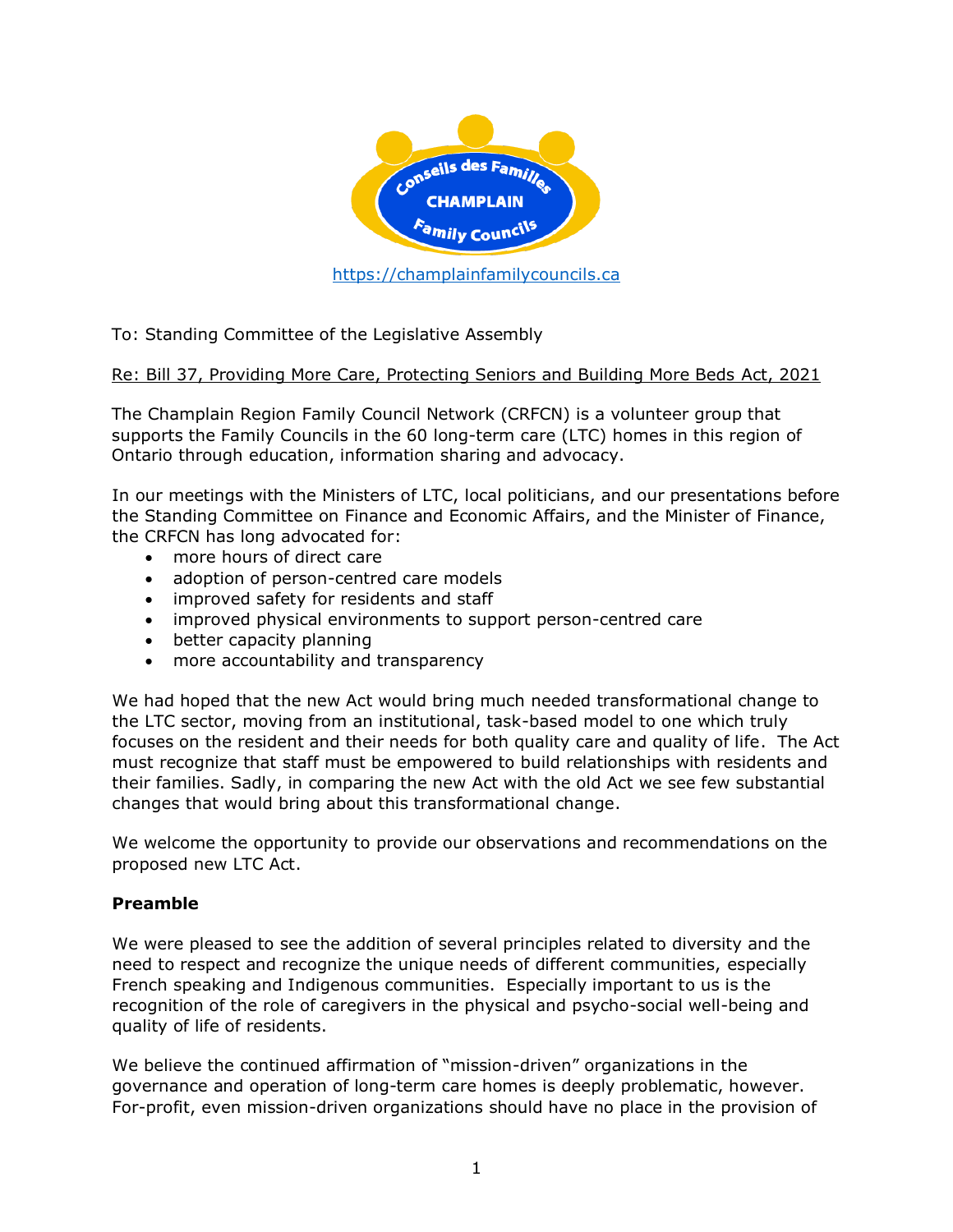care for frail seniors. Research studies have repeatedly shown that residents receive more care and have fewer hospitalizations and significantly lower death rates in nonprofit and municipal homes. In the non-profit model, all extra funds are returned to resident care, rather than shareholders. We are concerned there will be broad interpretation of the term "mission-driven" if it is not clearly defined, and it will promote further erosion of the non-profit sector in the provision of long-term care.

### **Part II: Residents' Rights**

It is good to see the expanded section on the Residents' Rights, especially item 20 which gives the resident the right to "ongoing and safe support from their caregivers to support their physical, mental, social wellbeing…". Our concern is whether this statement is strong enough to ensure that caregivers are never again prevented from visiting their loved ones, as happened during the first two waves of the pandemic.

We also feel that there should be a specific provision to provide residents with access to technology to facilitate communication with loved ones, as per recommendation 34 in the LTC COVID-19 Commission. Wireless access should be available in residents' rooms and residents allowed access to tablets and other technology-based communication aids as requested.

### Care and Services

The single most important part of the new act is the definition of direct hours of care for residents. We have been asking for a minimum care standard for direct care for residents for many years and are pleased that it is included in the new legislation. However, we believe that the four hours of care should be defined as a minimum care standard, not a target. As we recently noted to Rod Phillips, Minister of Long-Term Care, residents, their families and staff cannot wait until 2025 to reach this standard. Residents are suffering daily from neglect because of insufficient staffing levels. Staff are burnt-out and leaving LTC to seek work in less demanding environments.

We are happy to see that there is provision to set additional targets that are higher than those set out in the new Act.

We have serious concerns about item 7, "How average calculated". We believe that all homes must be required to publicly report their staffing levels on a quarterly basis, at a minimum. As it stands, the Section 7 procedures mean that some homes could be substantially below the "target" while other homes could be surpassing the "target". Poor performing homes will be buried in an average of all homes.

There must be real consequences in the Act for homes that fail to achieve the minimum care standard. These consequences though must not impact the quality of care provided to residents.

The provision of targets for allied health care professionals is a positive addition, but we are very concerned that the proposed targets fall far short of the 60 minutes recommended by the LTC COVID-19 Commission. The pandemic clearly demonstrated the essential role played by social workers, physiotherapists, recreational therapists and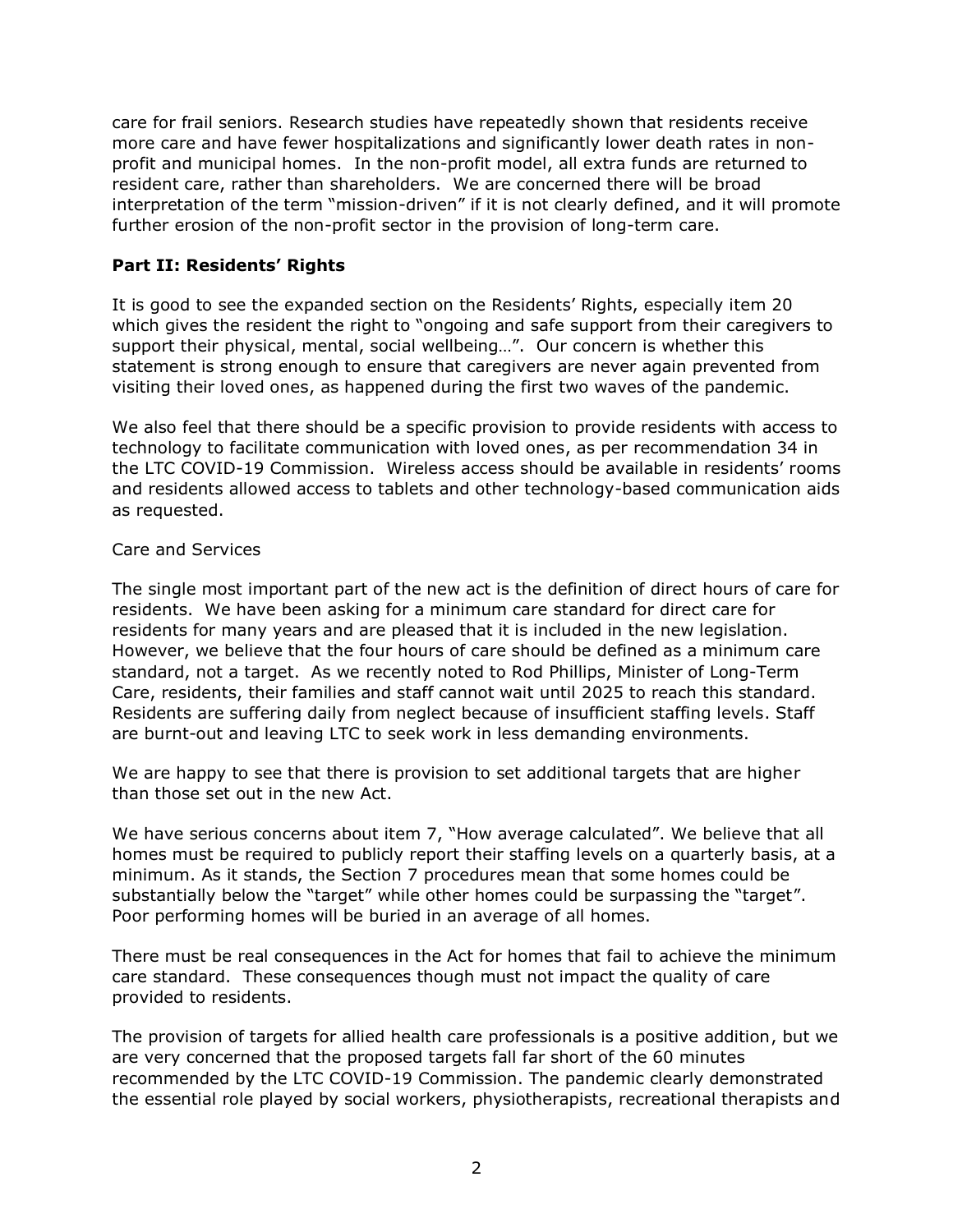dietitians in the emotional and physical well-being of residents. The target of 36 minutes of care per day is inadequate to provide person-centred care and ensure quality of life for LTC residents.

Lastly, we do not see any provision in the Act for improving conditions of work: more full-time work, better salaries and paid sick days which are critical to attracting and retaining committed, engaged staff. As noted by Dr. Pat Armstrong, the conditions of work are the conditions of care.

Nursing and Personal Support Services

Section 11 (3) 24 Hour Nursing Care: we feel that the requirement that there be one nurse on duty at all times is inadequate given the size of many LTC homes and the increasing level of resident acuity. A ratio needs to be specified that ensures resident safety and quality of care, as well as reasonable HR expectations of nursing.

There is no mention of nurse practitioners in the Act despite the clear evidence of their value to resident care. The Ontario Nurses' Association, the Registered Nurses Association of Ontario and the LTC COVID-19 Commission recommend a ratio of 1 nurse practitioner for every 120 residents. As with targets set for other direct care, the Act should set clear targets toward achieving this recommendation.

Section 12 (1): while we welcome a statement on "integrated palliative care philosophy" further clarification should be specified in the Act. Inconsistent and inadequate palliative care has been a long-standing issue in LTC and must be improved.

Section 23 (1-5): the requirements for infection prevention and control program is critical given the recent experiences during the pandemic. We feel that the qualifications of the infection control lead should be spelled out in the Act. There should also be a requirement that the plan be reviewed as part of the annual inspection of the home. As recommended by the LTC COVID-19 Commission, there should be provision that the Board of Directors of the home sign off annually on the IPAC plan and supplies (recommendation 76 (c).

Section 40: Office of the Long-Term Care Homes Resident and Family Advisor. The new act proposes that the Minister "may establish" such an office. It is critical that the Minister hear directly from residents and their families who know firsthand what needs to improve in long-term care. We would like to see the wording changed from "may" to "shall".

### **Part III: Continuous quality improvement**

Section 43: We support the resident and family caregiver experience survey but we believe they should be standardized with some scope for home-specific questions. Questions must clearly capture quality of life indicators. These surveys should be publicly available for use by potential residents and their families as an assessment tool. We are pleased to see the requirement for consultation with Resident and Family Councils in conducting the survey and reviewing action plans based on the results.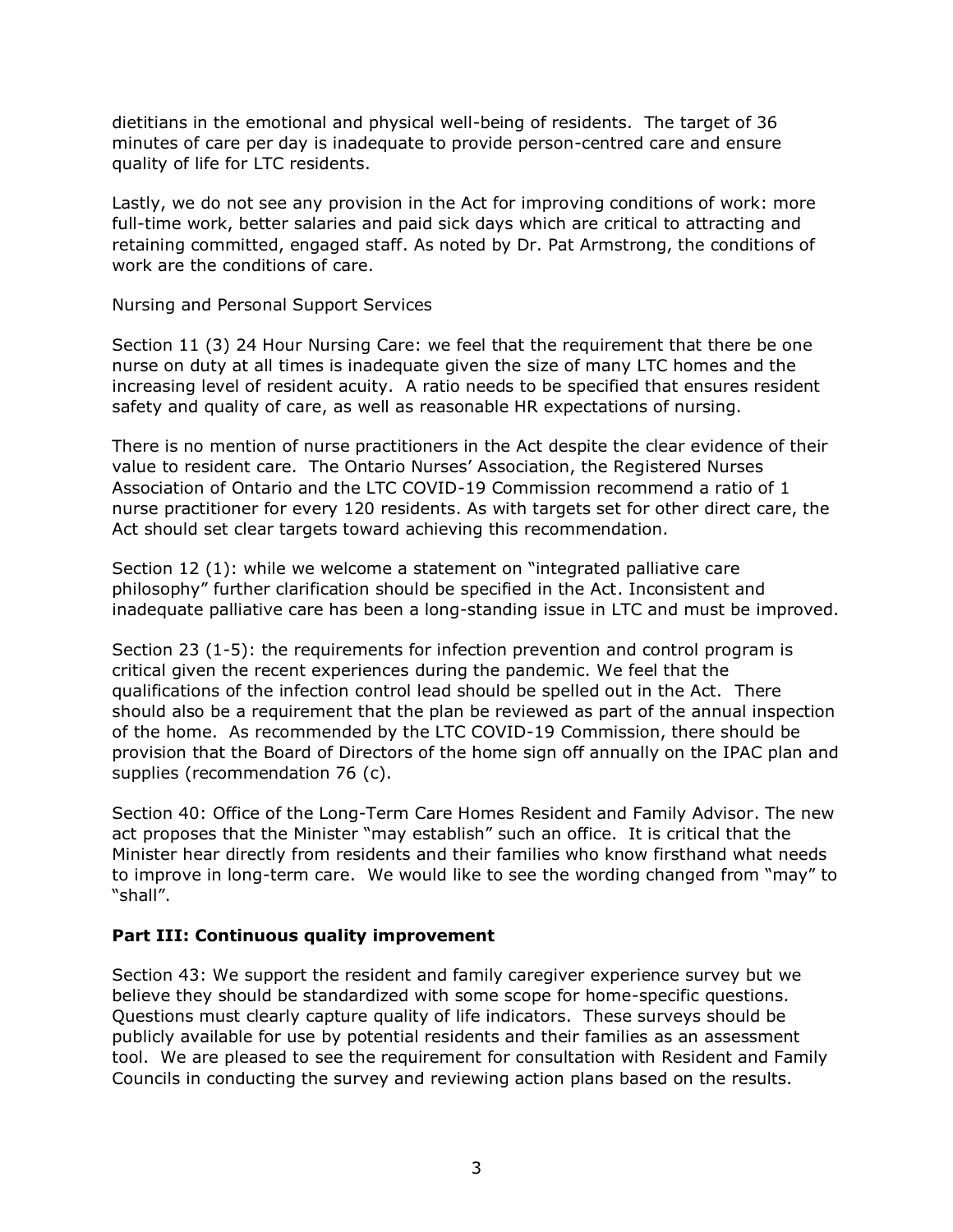Section 44: We believe that it is critical that the Minister establish a Long-Term Care Quality Centre to promote innovation in the sector and share best practices related to person-centred models of care. This is something we have frequently requested in our letters and submissions to the Minister and other elected officials. Therefore, we ask that in item 44(1), the "may" be changed to "shall". LTC in Ontario needs to be transformed based on evidence informed by person-centred care, rather than merely "fixed." This transformation cannot be achieved without the sharing of successes and best practices. Provision should be made for financial incentives or awards for those that implement person-centred care models. We wonder why there is a requirement in part (2) that the Centre is to support mission-driven organizations. Why is that qualifier needed? Shouldn't the Centre support all LTC homes?

## **Part V: Councils**

There must be stronger provisions to encourage homes to establish and support Family Councils. Families are the voice for residents who cannot speak for themselves and for those residents who may not have any family or friends to represent their interests. Many family members visit daily and know firsthand what needs to be improved to ensure residents get the best possible care. These councils permit families and persons of importance to the resident to have a platform to express concerns and work with the administration on solutions.

Section 7: Licensee obligations if no Family Council. We would like this statement strengthened. We suggest the following wording for 7 (a): on an ongoing basis advise residents' families and persons of importance to residents of the right to establish a Family Council and "draw on the support of Family Councils Ontario and and/or a regional Family Council Network to help them in this endeavor".

We are pleased that there is provision that the Minister consult annually with organizations that represent the interests of Family Councils (section 66, item 4). We believe that this consultation should be broad and regionally based so the diverse concerns of families can be heard directly by the Minister.

## **Part VI: Operations of Homes**

Directors, Officers and Other Staff: 78 (1) Medical Director As noted in the LTC COVID-19 Commission report, many medical directors were completely absent from the homes for much of Wave One of the pandemic. There should be provisions in the Act requiring that the Medical Director be present in the home, especially during crises. The Act should also include reference to the need for oversight of LTC medical directors as recommended in the LTC COVID-19 Commission report.

Section 80(1): Continuity of Care – limit on temporary, casual or agency staff This provision is no different from the previous act. This is too vague to have any meaning. The Act must be more specific in terms of when agency and casual staff can be used and specify a limit on agency staff as a total percentage of all worked hours in a home. Key elements of person-centred care involve consistency in staffing and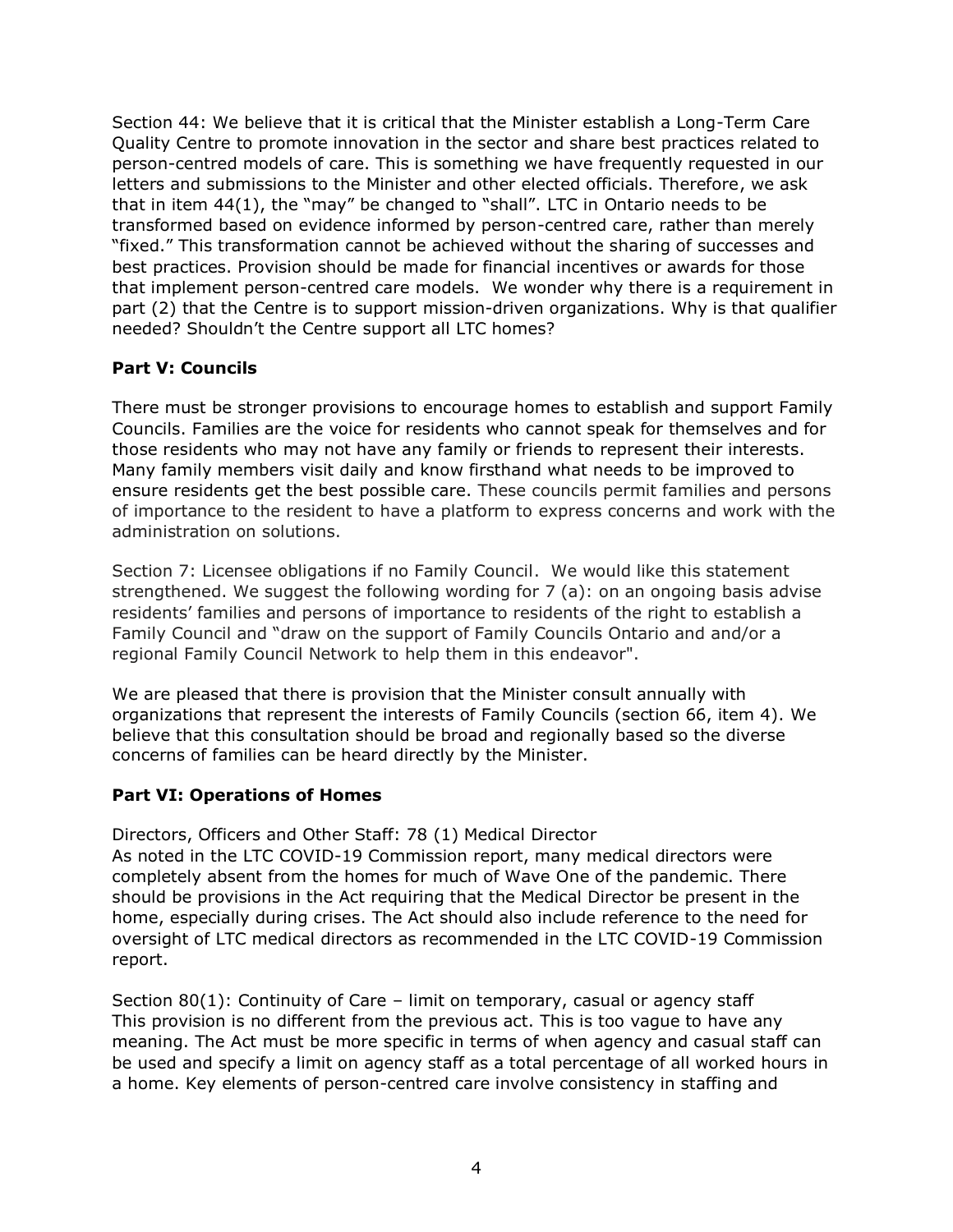building relationships between the residents and staff. This cannot be accomplished with continued reliance on agency staff.

Section 82, Training (7): training on person-centred care is missing from this section and is extremely critical for achieving the objective of improving care in LTC homes.

Section 83, Orientation for volunteers: training on person-centred care needs to be part of orientation programs for volunteers.

## **Part VII: Funding**

Section 93 (1): The Act should say "shall" rather than "may". The Minister must be positioned and authorized to provide adequate funding to allow LTC homes to meet the requirements of the Act and provide for quality of care and quality of life for residents.

Section 93 (2): The Act should say "shall" rather than "may". We believe that conditions need to be attached to funding to ensure accountability.

# **Part VIII: Licensing**

Section 100 (1b) states that the Minister has the right to restrict a license based on the "effect that issuing the license would have on the balance between non-profit and forprofit long-term care homes". We suggest that this statement should be expanded to state: "effect that issuing the license would have on the current balance between nonprofit and for-profit long-term care homes and the need to meet the specific cultural and linguistic needs within communities". We believe that the current balance between the two types of homes has reached its limit and that no further for-profit long-term care homes should be considered. The general public have a clear preference for nonprofit delivery of LTC; there must be restrictions identified on further development of the for-profit sector.

Section 101 (e): We are concerned that past performance is not taken into account when issuing a license. A statement should be included in the Act stating that homes that have consistently performed poorly in the past and put residents' lives at risk do not receive licenses.

Section 109 (3): We would like this section eliminated. We believe that the issuing of new licenses should all be subject to public consultation.

## **Part IX: Municipal Homes and First Nations Homes**

Section 122 (1): Municipalities should be encouraged to have more than one home. We would like to see this strengthened. There should be a requirement for x number of LTC beds/per population over 75 in each Ontario municipality. This ratio should apply to all municipalities above a certain minimum population, regardless of whether they are located in Southern or Northern Ontario.